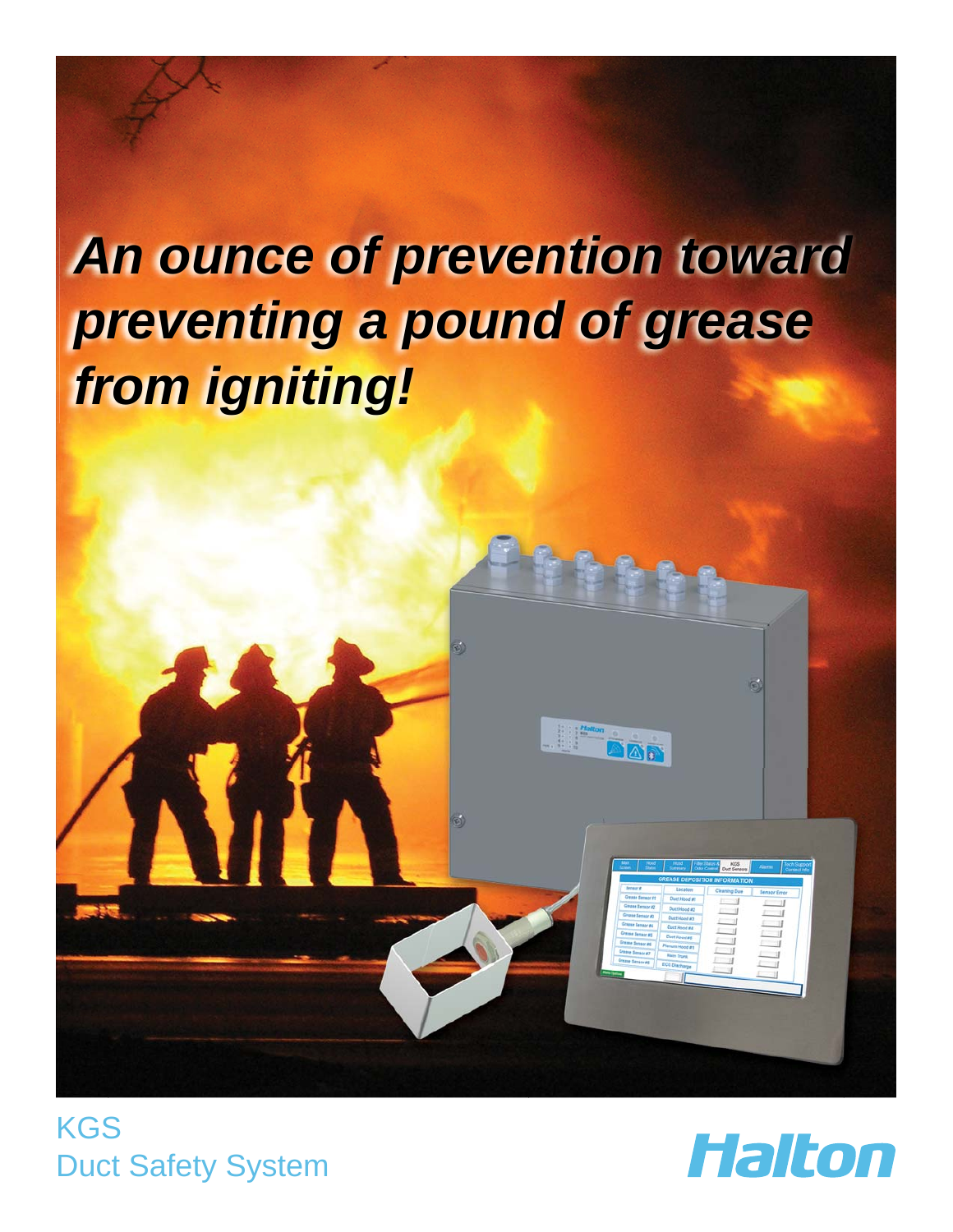

Halton's Duct Safety System is a signaling device that monitors the grease deposition levels in all ductwork. Once the level of grease exceeds the NFPA-96 threshold or a local regulation requirement, *an alarm is displayed on the user interface or a signal is sent to the Building Management System (BMS) via a "volt free" contact closure. The operator is then alerted* that the ductwork needs to be cleaned. Hence, fire safety and hygiene concerns are mitigated.

The system is based on the use of Grease Sensors, installed along the ductwork and inside the exhaust plenums of exhaust hoods which cover the heaviest cooking appliances. The innovative optical system which equips the sensors is able to determine the grease deposition level on the surface of the ductwork.

As soon as this level exceeds the system threshold, the user interface displays a visual alarm and shows which grease sensor(s) is concerned. Hence, it allows the operator to execute the cleaning operations when it is really needed and not unnecessarily by schedule. Depending on the strategy applied before the installation of a KGS system (cleaning operations too frequent or not frequent enough), the kitchen manager benefits from money savings or from a total safe activity with minimum maintenance costs.

#### *Halton's KGS...*

*KGS*

• Monitors the grease deposition levels in all ductwork.

signaling device that monitors the duct

• Mitigates hygiene and fire safety concerns.

**KGS** Duct Safety System is an innovative<br>**KGS** piggoting dovise that manitors the dut

Duct Safety System

work grease deposition levels

- Allows operator to clean ductwork when required by grease deposition levels, not unnecessarily by schedule.
- Compatible with new or existing exhaust ductworks.
- Optical grease sensing device not affected by ambient light.
- Ten grease sensors per system (expandable).
- Standard with M.A.R.V.E.L. system or as a standalone system.
- Optional signal sent to Building Management System (BMS) via "volt free" contact closure.
- Authorized service agents can connect to system via laptop or PDA.
- Grease sensor and reflector assemblies are UL1978 listed. Control panels are ETL listed.

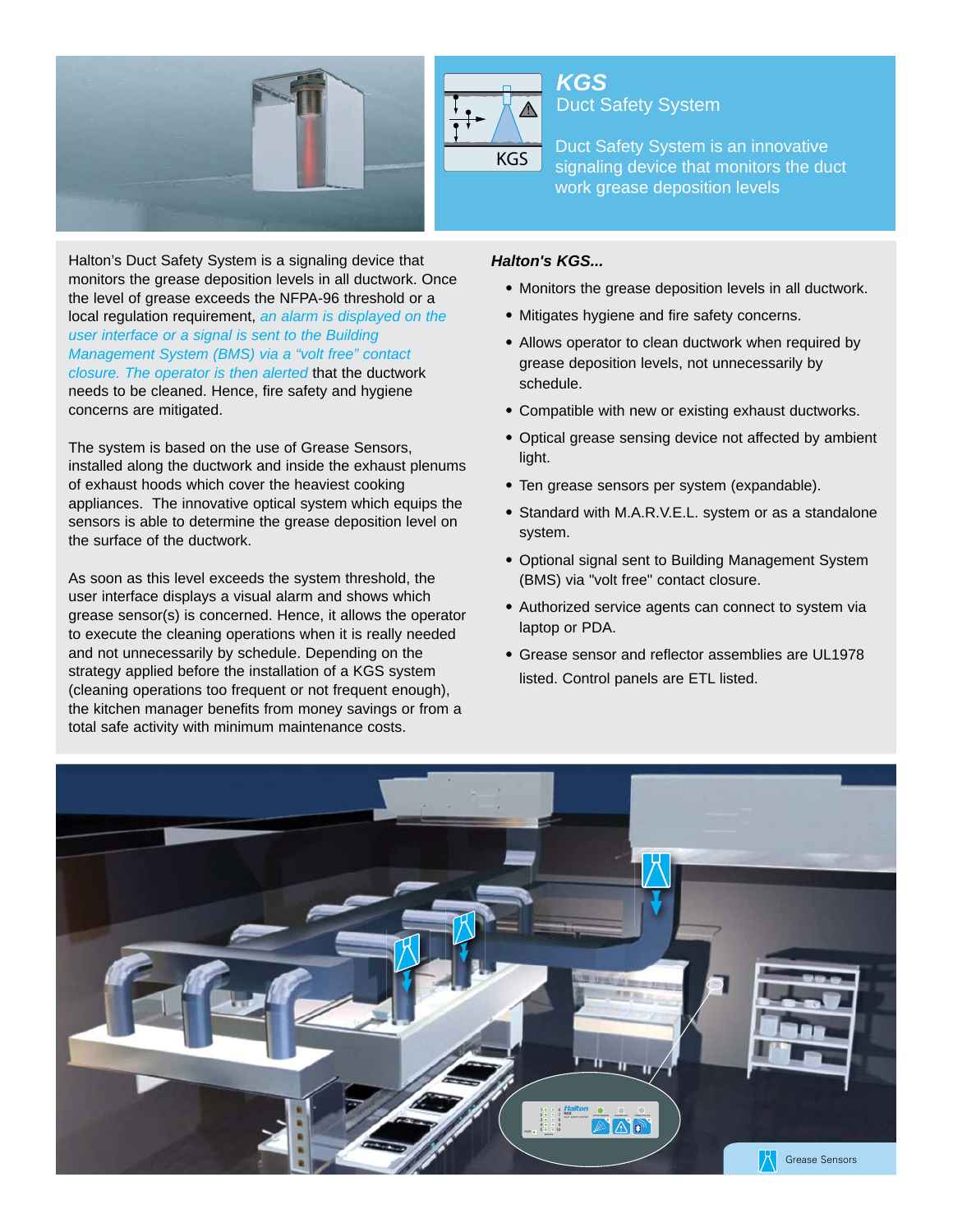

### *CODE DESCRIPTION*

- 1 Power light (green LED)
- 2 Sensor lights (green LED)
- 3 "Active Sensor" alarm light (red LED)
- 4 "Cleaning Due" alarm light (red LED)
- 5 PDA connection light (red LED)
- 6 Active Sensor button
- 7 "Cleaning status" button
- 8 "Bluetooth port" button
- 9 Grease sensor

The controls of the KGS system are integrated inside a control panel. To simplify its installation, different models of control panels are available, completed by a remote display panel.



## *Master Control Panel with*

*display* This control panel is stand-alone. It can handle up to 10 sensors. On its own, it is used ideally for kitchens, with a single cooking area. To simplify the wiring in complex or large kicthens, it can be combined with a slave control panel.



#### *Slave Control Panel*

The slave control panel is connected to the master control panel. It allows the splitting of the sensors installed on the ductwork into two groups (maximum 5 sensors each) to simplify the wiring, depending on the kitchen configuration.

#### *Master Control Panel without display*

This control panel has to be combined with a remote display. It can handle up to 10 sensors. On its own, it is used ideally for kitchens with a single cooking area. To simplify

the wiring in complex or big kitchens, it can be combined with a slave control panel.



#### *Remote display panel*

This is used when the display needs to be in a remote location from the master control panel.